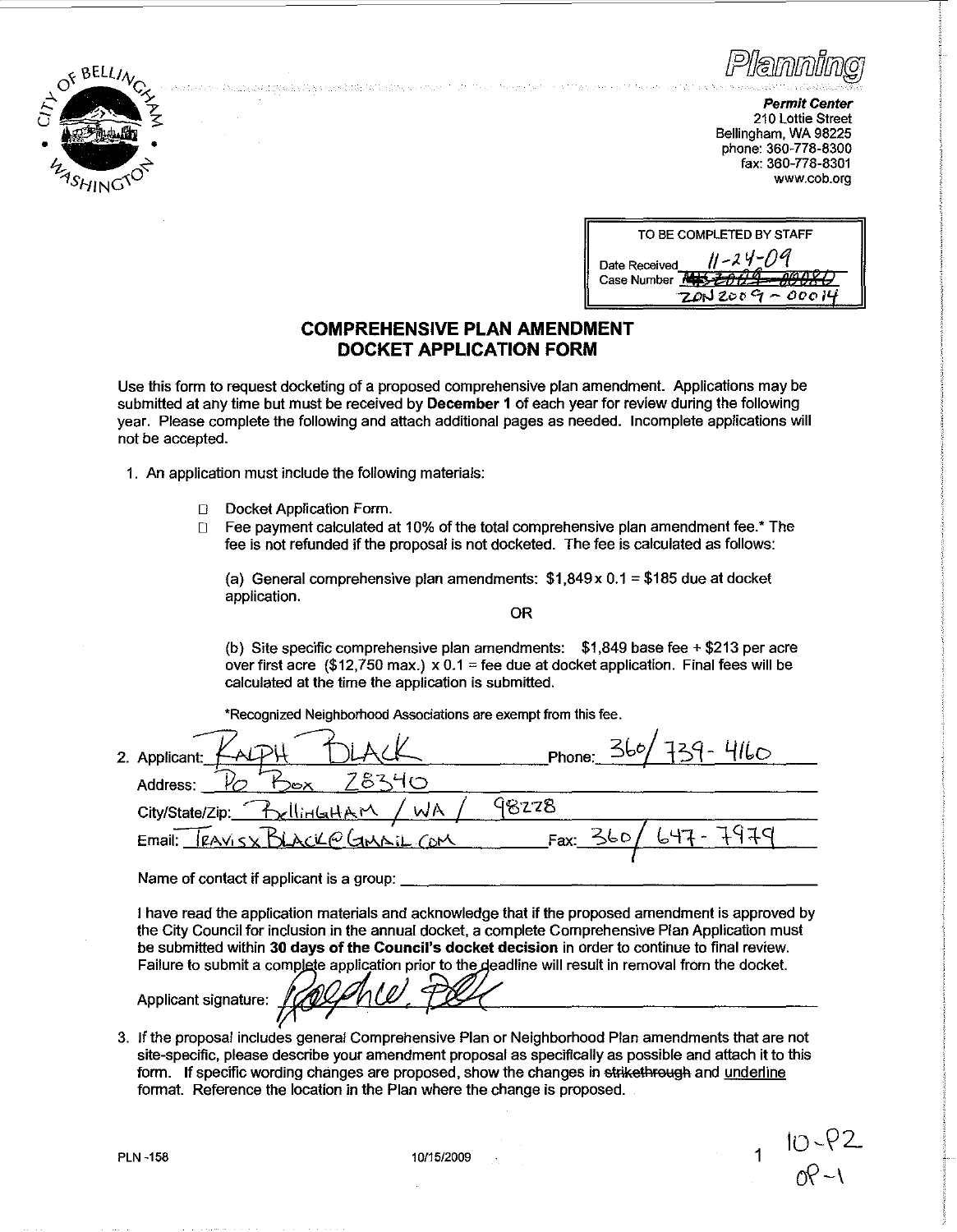## 4. Explain why the amendment is needed.

To comply with the concomitant agreement signed by the City of Bellingham

5. Describe why the amendment will result in long-term benefits to the community as a whole and is in the best interest of the community.

Allow for planning of a pedestrian oriented community with integrated trail systems and live work space.

6. Describe how the proposed amendment to the plan is supported by or consistent with the existing goals and policies of the comprehensive plan and the State Growth Management act.

The newly annexed King Mt. area is an urban village with compact development that reduces the reliance on cars and increases walk ability open space and mixed use type housing.

7. Have circumstances changed sufficiently since the adoption of the comprehensive plan and/or neighborhood plan to justify the proposed change? If so, please explain.

Yes. The city's new infill and urban village ordinances and associated areas would now apply.

8. Have the underlying assumptions found in the comprehensive plan and/or neighborhood plan upon which the land use designation, density or other provisions are based changed, or is new information available which was not considered at the time that plan was adopted? If so, please explain.

Yes. The information new requires an urban village plan to be developed to be developed and adopted.

9. Does the proposed amendment promote a more desirable land use pattern for the community as stated in the goals and policies in the comprehensive plan? Are there environmental constraints (such as wetlands, steep slopes, significant stands of trees, etc.) present on the site to such a degree that development of the site is economically or physically unfeasible under the existing land use designation? Please explain.

Yes. The site would be developed consistent with an approved urban village plan. There are no environmental constraints in the area.

10. What impacts would the proposed amendment to the plan have on the current use or other properties in the vicinity? What measures could be taken to ensure compatibility with the uses of other property in the area?

Properties are undeveloped and would be developed consistent with this plan.

 $10 - P2$ <br> $0P - 2$ 

 $\bar{z}$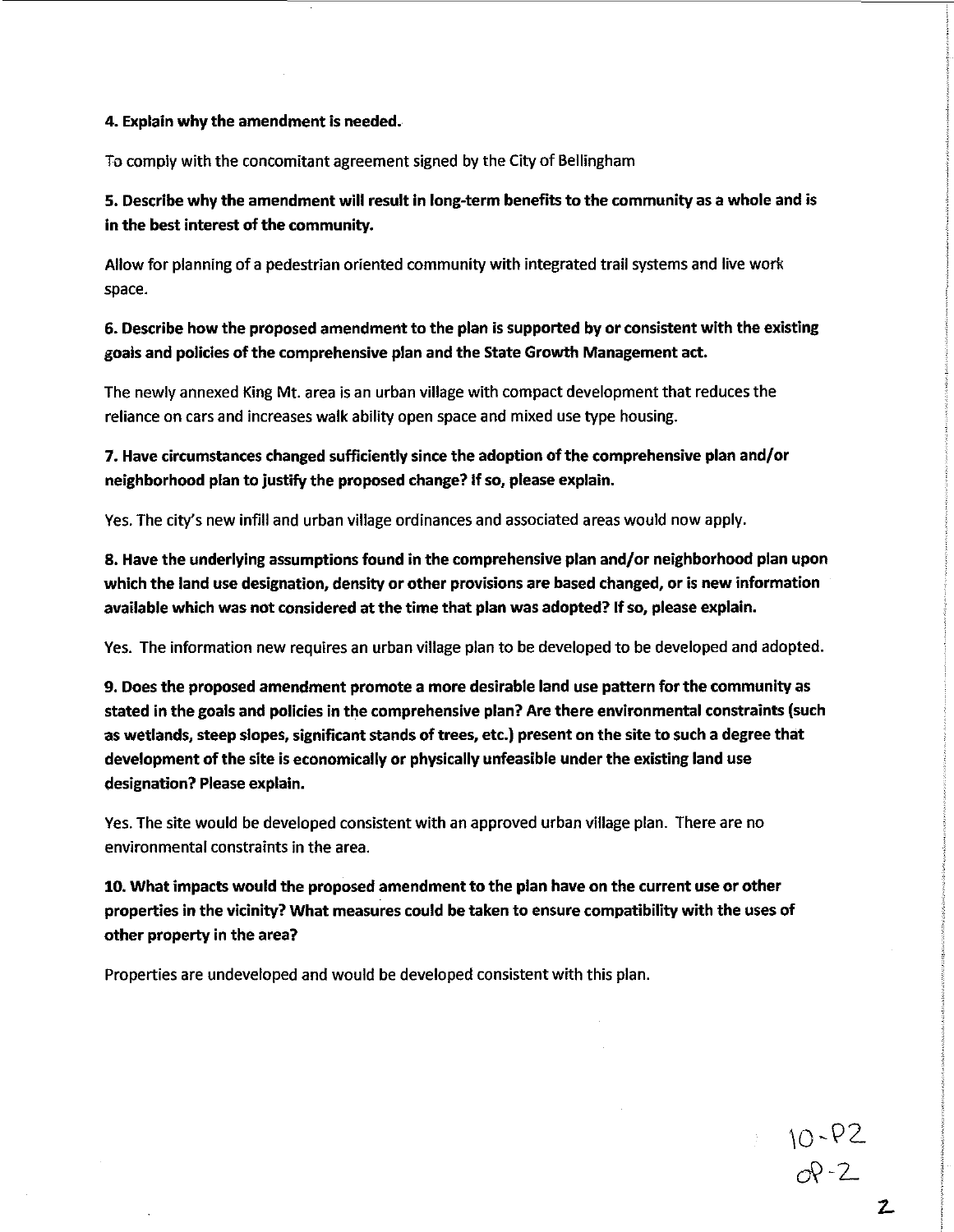## **PROPERTY INFORMATION**

Complete this section if the proposal includes a site-specific amendment to a comprehensive plan land use designation.

| 1. Property Owner                                                                                                                                                                                                                                                                                                                                                                                                                                                                                                |                    |                             |
|------------------------------------------------------------------------------------------------------------------------------------------------------------------------------------------------------------------------------------------------------------------------------------------------------------------------------------------------------------------------------------------------------------------------------------------------------------------------------------------------------------------|--------------------|-----------------------------|
| Name: Koup H, Suson, Mike ! Heather Block: Aliance Properties amount Phone: 360/-                                                                                                                                                                                                                                                                                                                                                                                                                                |                    |                             |
| Address:<br><b>Z8340</b>                                                                                                                                                                                                                                                                                                                                                                                                                                                                                         |                    |                             |
| <u>Bellinland</u><br>City/State/Zip:                                                                                                                                                                                                                                                                                                                                                                                                                                                                             | 98228              |                             |
| $Email$ : $RAYISXDACLOG$ $Amail$ .                                                                                                                                                                                                                                                                                                                                                                                                                                                                               | Fax: 350           | -7979<br>'ራዣ                |
| 2. Owner's Authorized Agent/Contact                                                                                                                                                                                                                                                                                                                                                                                                                                                                              |                    |                             |
| Name:                                                                                                                                                                                                                                                                                                                                                                                                                                                                                                            |                    | <u>Phone: 360/739. 4160</u> |
| 28340<br>Address:                                                                                                                                                                                                                                                                                                                                                                                                                                                                                                |                    |                             |
| <u>Eellinlattam</u><br>City/State/Zip:                                                                                                                                                                                                                                                                                                                                                                                                                                                                           | <u>'WA/ 48228</u>  |                             |
| $Email:$ $Ravisx$ bear $R$ $Gmin:C$                                                                                                                                                                                                                                                                                                                                                                                                                                                                              |                    | <u> Fax: 360/647-7979</u>   |
| 3. Assessor Parcel Numbers: 380307363476, 8887344430, 380307370378, 380307416475, 380307435364,<br>$36030$ 3803 $\overline{0}$ 3803 $\overline{0}$ 3403 $\overline{0}$ 3803 $\overline{0}$ 3803 $\overline{0}$ $\overline{1}$ $\overline{5}$ $\overline{2}$ $\overline{2}$ $\overline{4}$ $\overline{5}$ $\overline{8}$ $\overline{0}$ $\overline{3}$ $\overline{6}$ $\overline{0}$ $\overline{2}$ $\overline{4}$ $\overline{4}$ 4. Attach a map<br>parcels and streets located within and adjacent to the site. |                    |                             |
| 5. Neighborhood Name: Kindy MA                                                                                                                                                                                                                                                                                                                                                                                                                                                                                   |                    | Area Number:                |
| Current Comprehensive Plan Land Use Designation: KES7DEH KAL                                                                                                                                                                                                                                                                                                                                                                                                                                                     |                    | Mulli<br>$H =$              |
| 6. Proposed Comprehensive Plan Land Use Designation:                                                                                                                                                                                                                                                                                                                                                                                                                                                             | <b>RBAH</b>        | $Vi^{\prime}$ lala $\in$    |
| 7. Current Zoning: KESCENTINE Multi Hilest Donsin                                                                                                                                                                                                                                                                                                                                                                                                                                                                |                    |                             |
| 8. Proposed Zoning: $\frac{C_1}{C_2}$ $\frac{C_1}{C_3}$                                                                                                                                                                                                                                                                                                                                                                                                                                                          |                    |                             |
| <b>Property Owner(s)</b>                                                                                                                                                                                                                                                                                                                                                                                                                                                                                         |                    |                             |
| I am the owner of the property described above or am authorized by the owner to sign and submit this application. I<br>grant permission for the City staff and agents to enter onto the subject property at any reasonable time to consider<br>the merits of the application and post public notice. I certify under penalty of perjury of the laws of the State of<br>Washington that the information on this application and all information submitted herewith is true, complete and<br>correct.              |                    |                             |
| I also acknowledge that by signing this application I am the responsible party to receive all correspondence from the<br>City regarding this project including, but not limited to, expiration notifications. If I, at any point during the review or<br>process, am no longer the Applicant for this project, it is my responsibility to update this information with the City in<br>writing in a timely manner.                                                                                                |                    |                             |
| Signature by Owner/Applicant/Agent                                                                                                                                                                                                                                                                                                                                                                                                                                                                               |                    |                             |
| Date $11/24/69$                                                                                                                                                                                                                                                                                                                                                                                                                                                                                                  |                    |                             |
| City and State where this application is signed:                                                                                                                                                                                                                                                                                                                                                                                                                                                                 | BellingHAM<br>City | <b>State</b>                |
|                                                                                                                                                                                                                                                                                                                                                                                                                                                                                                                  |                    |                             |
| <b>PLN-158</b>                                                                                                                                                                                                                                                                                                                                                                                                                                                                                                   | 10/15/2009         | 3                           |

10/15/2009

 $\alpha$ 

 $10 - 82$ <br> $00 - 3$ 

**PLN-158** 

 $\sim$ 

 $\sim$ 

 $\bar{z}$